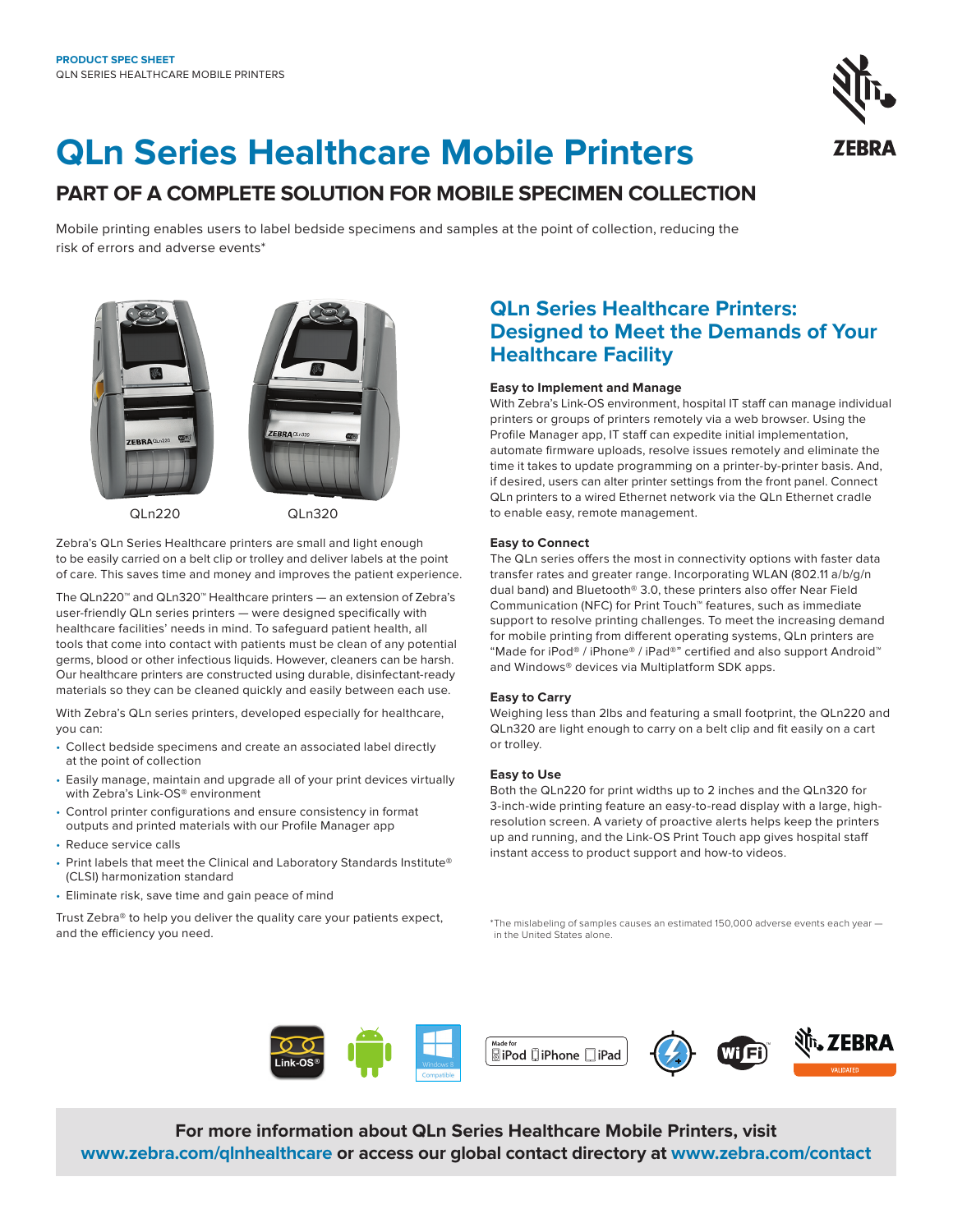# **Easy to Accessorize**

Redesigned especially for healthcare, the QLn220 and QLn320 feature a more desired healthcare color palette with a matching belt clip and battery, similar to that of the HC100,™ for a common look and feel.

# **Easy to Clean**

Cleaning agent ingredients that are safe to use on QLn Healthcare printers:

- Isopropyl and Ethyl alcohol (including wipes)
- Ammonium
- Hydrogen peroxide
- Phosphoric acid
- Bleach / sodium hypochlorite
- Mild dish soap

Recommended cleaning agents include:

- Windex® Blue (or Isopropyl alcohol-based equivalent)
- CaviCide® (or Isopropyl and Ethyl alcohol-based equivalent)
- Lysol® Healthcare (or hydrogen peroxide-based equivalent)
- Wescodyne® (or phosphoric acid-based equivalent)
- 409® Glass and Surface Cleaner (or dimethyl benzyl ammonium chloride or other ammonium-based equivalent)

# **Genuine Zebra Supplies**

Ensure consistent print quality, reduce downtime and increase productivity in your printing process with genuine Zebra supplies. We manufacture each supplies product with the exact same materials every time so you always get crisp, readable and scannable output without needing to adjust the printer darkness setting between rolls.

Zebra's IQ Color labels were developed to meet CLSI's approved standard for specimen collection and give clinicians the ability to highlight the priority status and container type in red as indicated at the left side of the label. Zebra also offers standard paper labels and moisture-resistant polypropylene labels for use with samples that need to be placed in ice upon collection.

# **Zebra OneCare Service**

Increase printer uptime and reduce lost productivity and unbudgeted repair costs by selecting a Zebra OneCare service agreement. A cost-effective means of planning and budgeting your annual maintenance expenditures, your agreement ensures that trained Zebra technicians will bring your printer back to factory specifications. Zebra offers a variety of plans to fit your budget and business needs.

## **Available Accessories**

Existing accessories are compatible with this new QLn Series Healthcare printers:

- Ethernet cradle (single or 4-bay)
- IEC 60601-certified AC adapter for medical environments
- Charger
- Extended-capacity PowerPrecision+ Li-Ion battery
- Quad battery charger
- Carrying straps / cases

# **Certifications**

Many of Zebra's healthcare solutions, including the QLn220 and QLn320, are certified and recommended by all of the leading Electronic Health Records (EHR) providers.

Wi-Fi Alliance Certification: Ensures compatibility with Wi-Fi® Certified network products.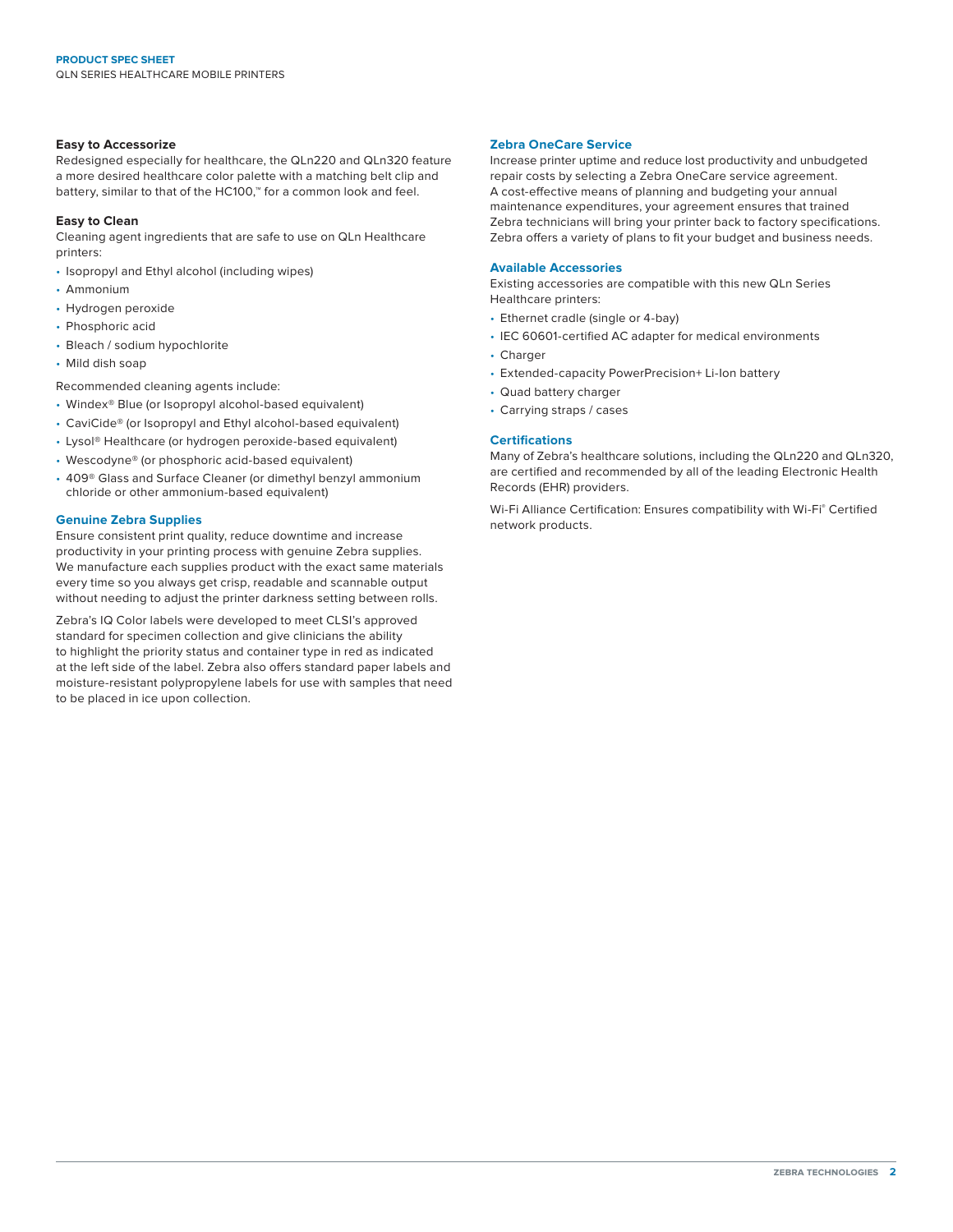# **QLn Series Healthcare Specifications**

| <b>PRINTER NAME</b>                                                                                                                                                                                                                                                                                                                                                                                                                                                                                                                   |                                                                                                                                                                                                                                                        | <b>MEDIA CHARACTERISTICS</b>                                                                                                       |                                                                                                                       |
|---------------------------------------------------------------------------------------------------------------------------------------------------------------------------------------------------------------------------------------------------------------------------------------------------------------------------------------------------------------------------------------------------------------------------------------------------------------------------------------------------------------------------------------|--------------------------------------------------------------------------------------------------------------------------------------------------------------------------------------------------------------------------------------------------------|------------------------------------------------------------------------------------------------------------------------------------|-----------------------------------------------------------------------------------------------------------------------|
| QLn220 Healthcare<br>QLn320 Healthcare                                                                                                                                                                                                                                                                                                                                                                                                                                                                                                |                                                                                                                                                                                                                                                        | <b>Maximum Label and</b><br>Liner Length                                                                                           | QLn220: 0.5"/12.7 mm<br>QLn320: 0.5"/12.7 mm                                                                          |
| <b>STANDARD FEATURES</b>                                                                                                                                                                                                                                                                                                                                                                                                                                                                                                              |                                                                                                                                                                                                                                                        | <b>Maximum Media</b>                                                                                                               | QLn220: 0.63"/16 mm                                                                                                   |
| • Includes disinfectant-ready plastics in a lighter healthcare color scheme                                                                                                                                                                                                                                                                                                                                                                                                                                                           |                                                                                                                                                                                                                                                        | Width                                                                                                                              | QLn320: 1.0"/25 mm t                                                                                                  |
|                                                                                                                                                                                                                                                                                                                                                                                                                                                                                                                                       | • Apple® iOS, Android, Windows Mobile and BlackBerry® connectivity<br>• Direct thermal printing of barcodes, text and graphics<br>• CPCL, EPL™ and ZPL® programming languages<br>• 256 MB Flash supports downloadable programs, receipt formats, fonts | <b>Maximum Media</b><br><b>Roll Size</b>                                                                                           | QLn220: 2.2"/55.9 mr<br>or 1.375"/34.9 mm<br>QLn320: 2.6"/66 mm<br>or 1.375"/34.9 mm                                  |
|                                                                                                                                                                                                                                                                                                                                                                                                                                                                                                                                       | and graphics (64 MB available for user storage)<br>• 2450 mAh (nominal) 18.1 Wh removable, rechargeable PowerPrecision+                                                                                                                                | <b>Thickness</b>                                                                                                                   | QLn220: 2.3 mil to 5.5<br>QLn320: 2.3 mil to 5.5                                                                      |
| Li-lon battery<br>• Built-in battery charger                                                                                                                                                                                                                                                                                                                                                                                                                                                                                          |                                                                                                                                                                                                                                                        | <b>Media Types</b>                                                                                                                 | Die-cut labels and tac<br>black bar and gap ser                                                                       |
| • IEC 60601-certified AC adapter for medical environments<br>· Serial and USB ports (both support strain relief)                                                                                                                                                                                                                                                                                                                                                                                                                      |                                                                                                                                                                                                                                                        | <b>OPERATING CHARACTERISTICS</b>                                                                                                   |                                                                                                                       |
| • Belt clip for unobtrusive and convenient printing (not compatible with<br>extended capacity battery)<br>• Black mark and gap media sensing using fixed center position sensors<br>• Easy-to-use peel and present mode<br>• Label present sensor for issuing labels one at a time<br>• Tear bar for easy media dispensing<br>• Center-loading media locking for variable roll widths<br>· "Clamshell" design for easy media loading<br>• Management: Mirror, SNMP, Web server, Profile Manager, AirWatch®<br>and Wavelink Avalanche® |                                                                                                                                                                                                                                                        | Environmental                                                                                                                      | Operating Temperatu<br>Operating Humidity: 1<br>Storage/Transportatio<br>158°F/-25°C to 65°C<br>Storage Humidity: 109 |
|                                                                                                                                                                                                                                                                                                                                                                                                                                                                                                                                       |                                                                                                                                                                                                                                                        | <b>Agency Approvals</b>                                                                                                            | Emissions: FCC Part 1<br>EN60950, EN55024 a<br>Susceptibility: EN550<br>EN61000-4-4, and EN<br>Safety: CE, UL, TUV, C |
|                                                                                                                                                                                                                                                                                                                                                                                                                                                                                                                                       | • Large, easy-to-read LCD control panel (240 x 128 pixels)                                                                                                                                                                                             | PHYSICAL CHARACTERISTICS                                                                                                           |                                                                                                                       |
|                                                                                                                                                                                                                                                                                                                                                                                                                                                                                                                                       | • LCD can be customized using WML (text and icons)<br>• 5-way navigation buttons, two software defined keys                                                                                                                                            |                                                                                                                                    | QLn220                                                                                                                |
| • Printer alerts on the display, help menus                                                                                                                                                                                                                                                                                                                                                                                                                                                                                           |                                                                                                                                                                                                                                                        | Length                                                                                                                             | 6.5"/165 mm                                                                                                           |
|                                                                                                                                                                                                                                                                                                                                                                                                                                                                                                                                       | • Tolerance of multiple drops from 5'/1.52 m to concrete                                                                                                                                                                                               | Width                                                                                                                              | 3.5"/89 mm                                                                                                            |
|                                                                                                                                                                                                                                                                                                                                                                                                                                                                                                                                       | · IP43 dust- and water-resistance rating (IP54 with soft case)                                                                                                                                                                                         | Height                                                                                                                             | 2.75"/70 mm                                                                                                           |
| + 400 MHz 32-bit ARM processor                                                                                                                                                                                                                                                                                                                                                                                                                                                                                                        |                                                                                                                                                                                                                                                        | Weight (w/battery)                                                                                                                 | 1.25 lbs/0.57 kg                                                                                                      |
| • XML support<br>• Supports vertical and horizontal printing<br>• Printers can be used in any orientation                                                                                                                                                                                                                                                                                                                                                                                                                             |                                                                                                                                                                                                                                                        | Note: The Extended Capacity PowerPrecision+<br>lbs/0.09 kg to the weight and 0.6"/16 mm to the                                     |                                                                                                                       |
| • QR barcode links to web-based help pages                                                                                                                                                                                                                                                                                                                                                                                                                                                                                            |                                                                                                                                                                                                                                                        | <b>COMMUNICATION AND INTERFAC</b>                                                                                                  |                                                                                                                       |
| • Zebra Print Touch simplifies Bluetooth pairing and launches web-based help<br>pages with Near Field Communication (NFC) enabled devices<br>• Label odometer<br>• NTP (Network Time Protocol) support via Wi-Fi or Ethernet                                                                                                                                                                                                                                                                                                          |                                                                                                                                                                                                                                                        | ZebraNet® 802.11n radio with support for:<br>• WEP, TKIP and AES encryption<br>• WPA and WPA2<br>• 802.1x (with WEP, WPA, or WPA2) |                                                                                                                       |
| <b>PRINTER SPECIFICATIONS</b>                                                                                                                                                                                                                                                                                                                                                                                                                                                                                                         |                                                                                                                                                                                                                                                        | • 802.11d and 802.11i                                                                                                              | -EAP-FAST, EAP-TTLS, EAP-TLS, PEAP, LEAP                                                                              |
| <b>Resolution</b>                                                                                                                                                                                                                                                                                                                                                                                                                                                                                                                     | 203 dpi/8 dots per mm                                                                                                                                                                                                                                  | · Simultaneous Bluetooth 3.0 dual radio<br>• Wi-Fi Certification<br>• Fast roaming using Pairwise Master Key (PMI                  |                                                                                                                       |
| Memory                                                                                                                                                                                                                                                                                                                                                                                                                                                                                                                                | 128 MB RAM; 256 MB Flash (standard)                                                                                                                                                                                                                    |                                                                                                                                    |                                                                                                                       |

# **Maximum Print Width** QLn220: 1.9"/48 mm QLn320: 2.8"/72 mm **Maximum Print Speed** Up to 4"/102 mm per second **Media Sensors** | Black mark and gap media sensing using fixed center position sensors; label present sensor for issuing labels one at a time **Print Length** Minimum: 0.5"/12.7 mm Maximum: 32"/813 mm **Power** 2450 mAh (nominal) 18.1 Wh removable, 2450 mAh (nominal) 18.1 Wh removable, rechargeable PowerPrecision+ Li-Ion battery

| Maximum Label and                | QL n220: 0.5"/12.7 mm to 32"/813 mm                                                                                          |  |  |  |
|----------------------------------|------------------------------------------------------------------------------------------------------------------------------|--|--|--|
| Liner Length                     | QLn320: 0.5"/12.7 mm to 32"/813 mm or continuous                                                                             |  |  |  |
| Maximum Media                    | QLn220: 0.63"/16 mm to 2.18"/55.4 mm                                                                                         |  |  |  |
| Width                            | QLn320: 1.0"/25 mm to 3.125"/79 mm                                                                                           |  |  |  |
| Maximum Media<br>Roll Size       | QL n220: 2.2"/55.9 mm OD on a 0.75"/19 mm<br>or 1.375"/34.9 mm                                                               |  |  |  |
|                                  | QL n320: 2.6"/66 mm OD on a 0.75"/19 mm<br>or 1.375"/34.9 mm                                                                 |  |  |  |
| Thickness                        | QLn220: 2.3 mil to 5.5 mil tag stock and 6.5 mil label stock<br>QLn320: 2.3 mil to 5.5 mil tag stock and 6.5 mil label stock |  |  |  |
| Media Types                      | Die-cut labels and tags, linerless labels, receipt paper,<br>black bar and gap sensing                                       |  |  |  |
| <b>OPERATING CHARACTERISTICS</b> |                                                                                                                              |  |  |  |
| <b>Environmental</b>             | Operating Temperature: 32°F to 122°F/0°C to 50°C<br>Operating Humidity: 10% to 90% non-condensing                            |  |  |  |

# ation Temperature: -13°F to 158°F/-25°C to 65°C 10% to 90% non-condensing rt 15, Subpart B, EN55022 Class-B, 24 and VCCI class B 55024, EN61000-4-2, EN61000-4-3, EN61000-4-5 V, CSA

|                    | QLn220           | QLn320          |
|--------------------|------------------|-----------------|
| Length             | 6.5"/165 mm      | 6.8"/173 mm     |
| Width              | 3.5"/89 mm       | 4.6"/117 mm     |
| Height             | 2.75"/70 mm      | $3.3''/84$ mm   |
| Weight (w/battery) | 1.25 lbs/0.57 kg | 1.6 lbs/0.72 kg |

on+ Li-Ion battery option adds 0.20 he height of either QLn series printer.

# **CE CAPABILITIES**

- 
- PMK) caching, Opportunistic Key Caching (OKC), or EAP Fast Session resumption
- Support for Ad Hoc mode

#### **Bluetooth 3.0 radio**

- Security modes 1 4
- "Made for iPod / iPhone / iPad" certified
- Key Bonding

# **10/100 Ethernet** support (via charging cradle)

### **Cabled Communications Specifications**

- USB 2.0 full-speed interface (12 Mbps)
- Mini-B connector with optional strain relief
- Serial interface: 14-pin RS-232C port for communication to terminal or other
- host up to 115.2 Kbps

# **Ideal for These Applications**

- Specimen collection
- Blood bank
- management